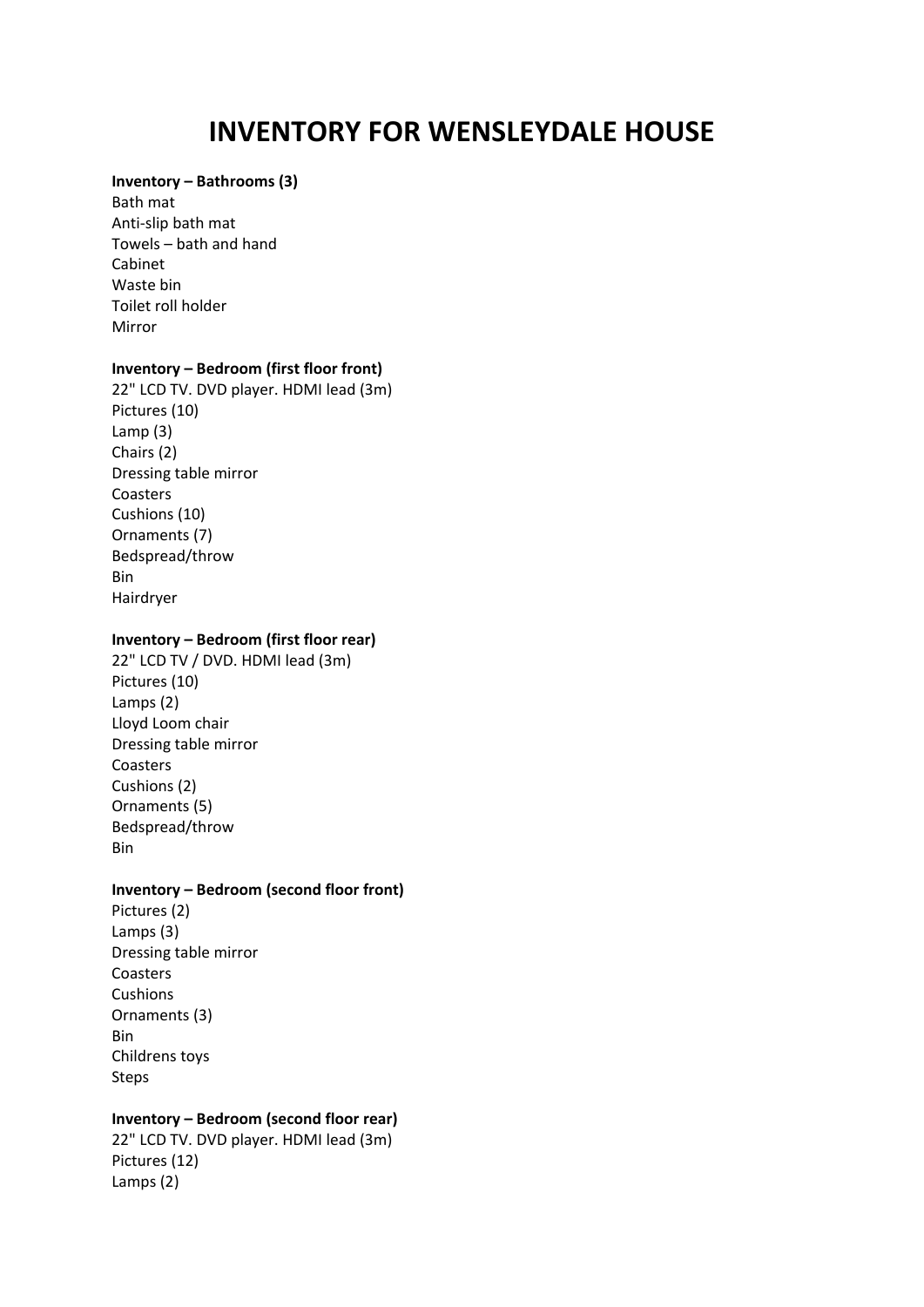Chair Coasters Ornaments (1) Bedspread/throws (2) Bin Portable TV

## **Inventory – hallway / landings**

Pictures (18) Laundry bags (2) Fire detection – LD3 grade D (hardwired)

#### **Inventory – Lounge**

Fireplace mirror Pictures (33) Coffee Table Books CD's Videos DVD's Lamps (2) Carbon Monoxide alarm Stool Philips TV (28" widescreen CRT) Cambridge Audio DVD / CD player Cambridge Audio amplifier Yamaha FM tuner Panasonic VCR recorder Kef Coda speakers Cushions (13, incl 6 large kilim) Bin

## **KITCHEN**

Plates – large (32), medium (12), small (20) Bowls – shallow (12), small (12), deep (10), spare (6) Mugs (14) Tea cups and saucers (15) Tea pots (3) Tea cosy Coffee pot Coffee maker/cafetiere Sugar bowl with lid Milk jug Water jug Large jug Egg cups (10) Platters – very large oval enamel, large round ceramic, large oval ceramic (2) Cutlery – knives (22), forks (22), spoons (22) Teaspoons (10) Kitchen knives in drawer (5) Kitchen knives in block (5)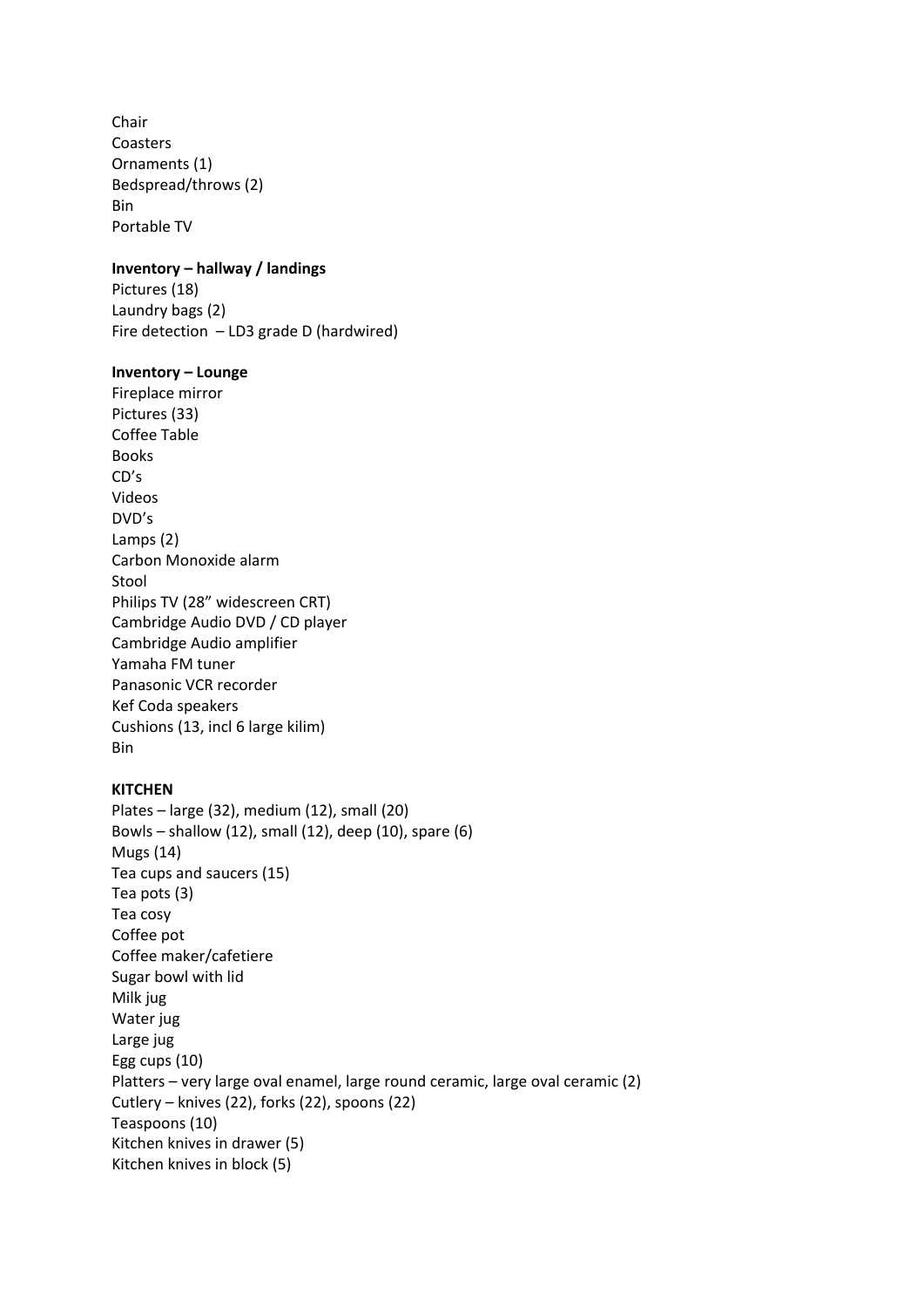Wine glasses (35) Tumblers – large (11 ), small (14) Biscuit tin Cake Tin Condiment set Bread/chopping boards (6) Cheese board and cutter Kettle Toaster Toast racks (2) Butter dish Glass ramekin Measuring jugs (2) Kitchen scales Large ceramic casserole dish with lid Large glass casserole dish with lid Oven -to-tableware - large rectangular ceramic dishes (2), deep circular ceramic dishes (2) oval ceramic dishes, from large to small (7) Shallow baking/roasting trays (5) Deep roasting trays (2) Cup‐cake baking tray for 12 Loaf tin for 4 "mini" loaves Microwave baking set Pie dishes (2) Colanders (2) Sauce pans with lids, from large to small (4) Very large stock pots with lids (4) Frying pans, two with lids (3) Three piece copper based steamer set with lid Splatter guard **Scissors** Bottle opener (2) Corkscrew (2) Garlic press Ladle Fish slice Potato masher Grater Vegetable knives (2) Potato knife Wooden spoons (4) Tin opener (2) Whisk Fruit squeezer Tongs Ice making tray Bottle stoppers (6 ) Spoon measurers Pastry brush Pie funnel